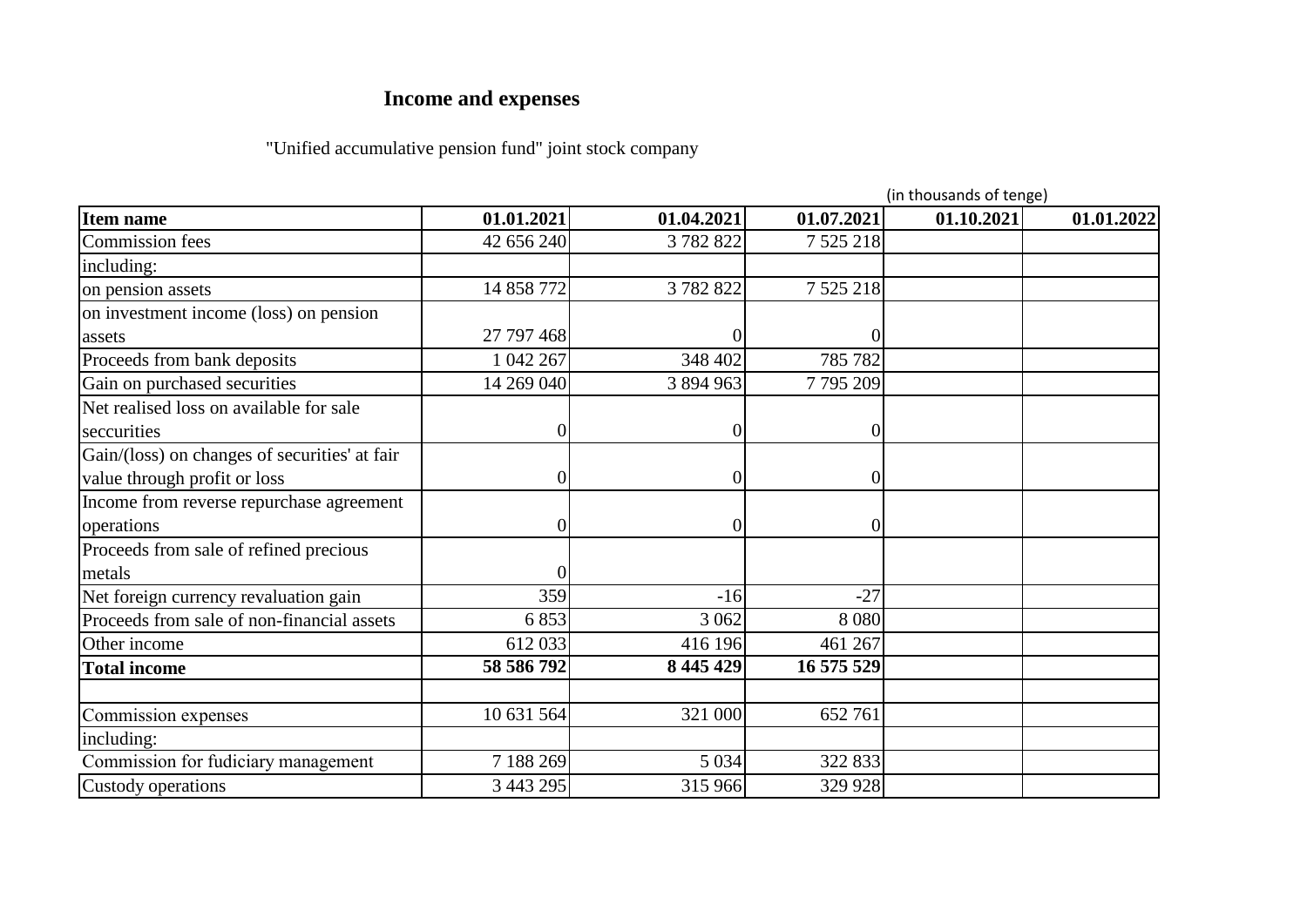| Net profit (loss) after tax                  | 30 490 248    | 4 849 454 | 9 590 825 |  |
|----------------------------------------------|---------------|-----------|-----------|--|
| Income tax paid                              | 4 104 513     | 24 3 8 2  | 103 457   |  |
|                                              |               |           |           |  |
| Profit (loss) before tax                     | 34 594 761    | 4 873 836 | 9 694 282 |  |
|                                              |               |           |           |  |
| Profit (loss) for the period                 | 34 594 761    | 4 873 836 | 9 694 282 |  |
| Profit from capital of other legal entities  |               |           | $\Omega$  |  |
| Provisions for possible losses on operations | $-136239$     | $-990$    | $-37135$  |  |
| Profit (loss) before provisions              | 34 458 522    | 4 872 846 | 9 657 147 |  |
|                                              |               |           |           |  |
| <b>Total expenses</b>                        | 24 128 270    | 3 572 583 | 6 918 382 |  |
| Other expenses                               | 873 926       | 589       | 660       |  |
| transfer of assets                           | 366 852       | 1 203     | 1 2 0 3   |  |
| Expenses on sale of non-financial assets and |               |           |           |  |
| other administrative expenses                | 2 5 1 5 7 5 2 | 708 303   | 1 456 756 |  |
| expenses (except for income tax)             | 843 079       | 218 483   | 446 454   |  |
| tax and obligatory payments to state budget  |               |           |           |  |
| expenses on operating lease                  | $\Omega$      |           | $\theta$  |  |
| amortization and depreciation                | 1 672 069     | 380 801   | 773 338   |  |
| payroll related expenses and travel expenses | 7 138 512     | 1922 356  | 3 548 383 |  |
| including:                                   |               |           |           |  |
| General administrative expenses              | 12 169 412    | 3 229 943 | 6 224 931 |  |
| expenses on lease liabilities                | 57 950        | 8692      | 19 358    |  |
| Rewards on received loans and interest       |               |           |           |  |
| operations                                   | 0             |           |           |  |
| Expenses on repurchase agreement             |               |           |           |  |
| purchased securities                         | 28 5 6 6      | 11 156    | 19 4 69   |  |
| Expenses in the form of rewards on           |               |           |           |  |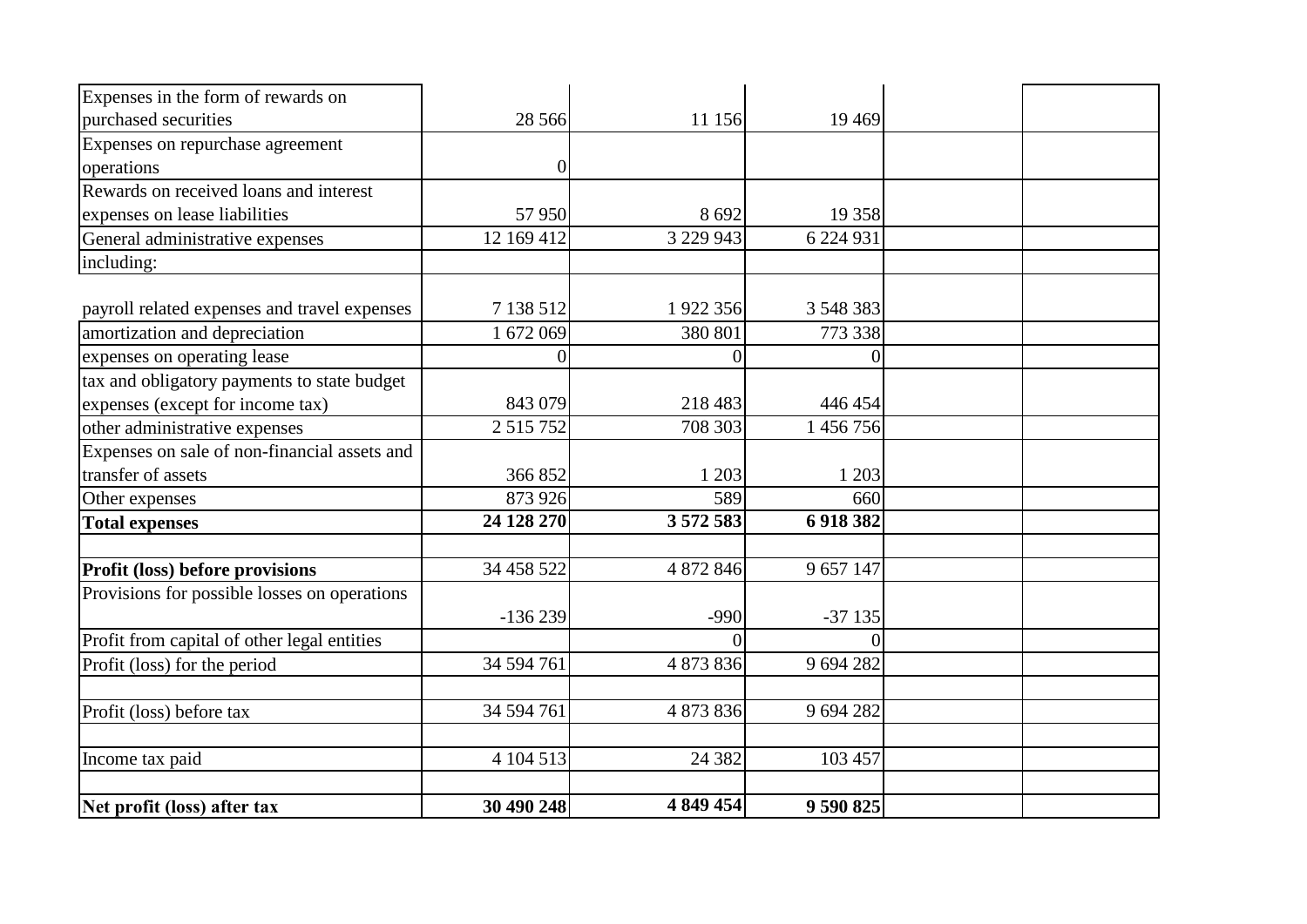| Gain on discontinued operations (disposals)   |            |          |         |  |
|-----------------------------------------------|------------|----------|---------|--|
| <b>Total net profit (loss) for the period</b> | 30 490 248 | 849 454′ | 590 825 |  |